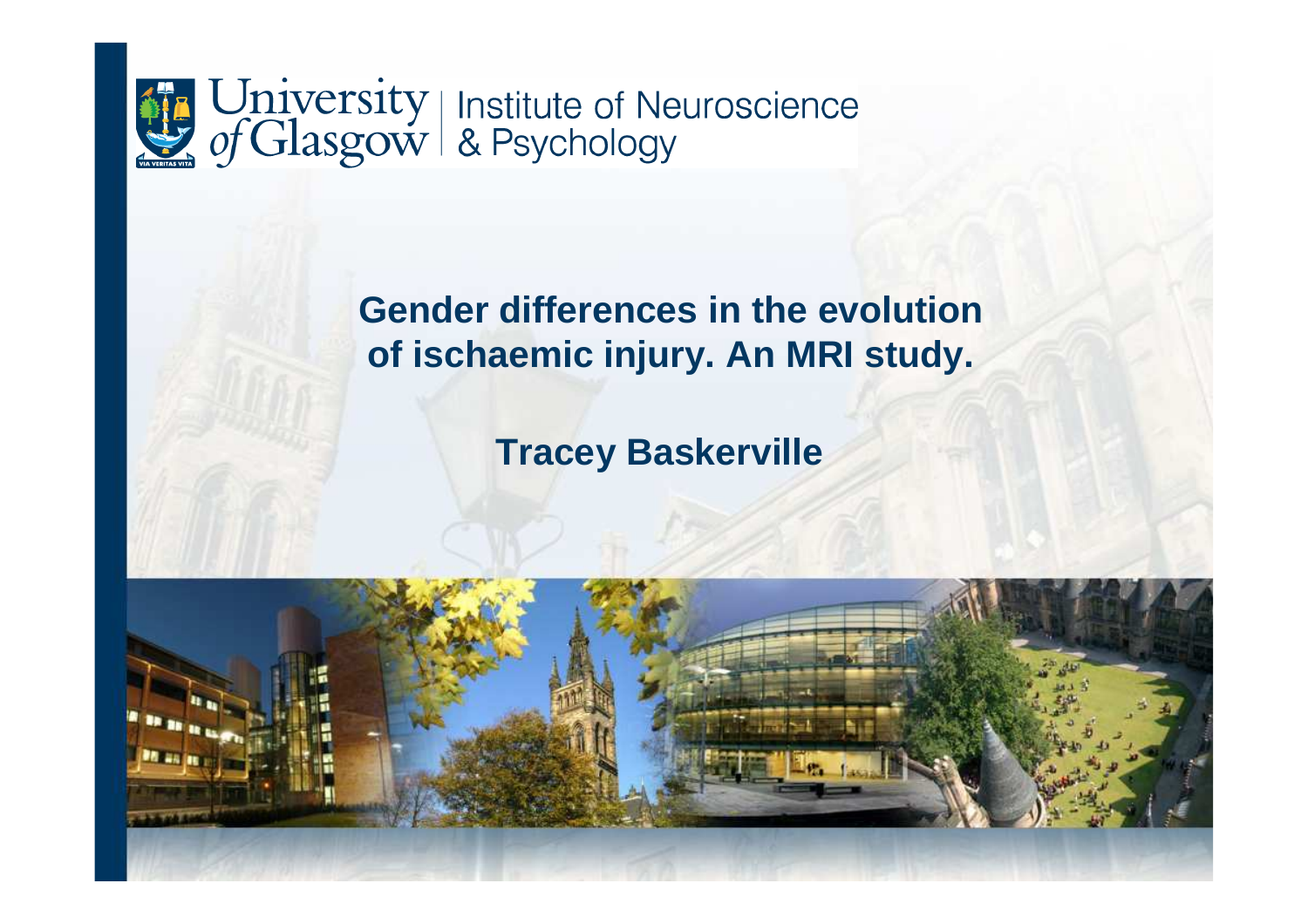

### **Introduction**

- The risk of stroke in pre-menopausal women is lower than in men (Kannel and Thom, 1994).
- Female rodents experience less severe ischaemic injury compared to males (Murphy et al, 2004).
- Very little is known about the evolution of ischaemic injury during the acute time period immediately after stroke onset.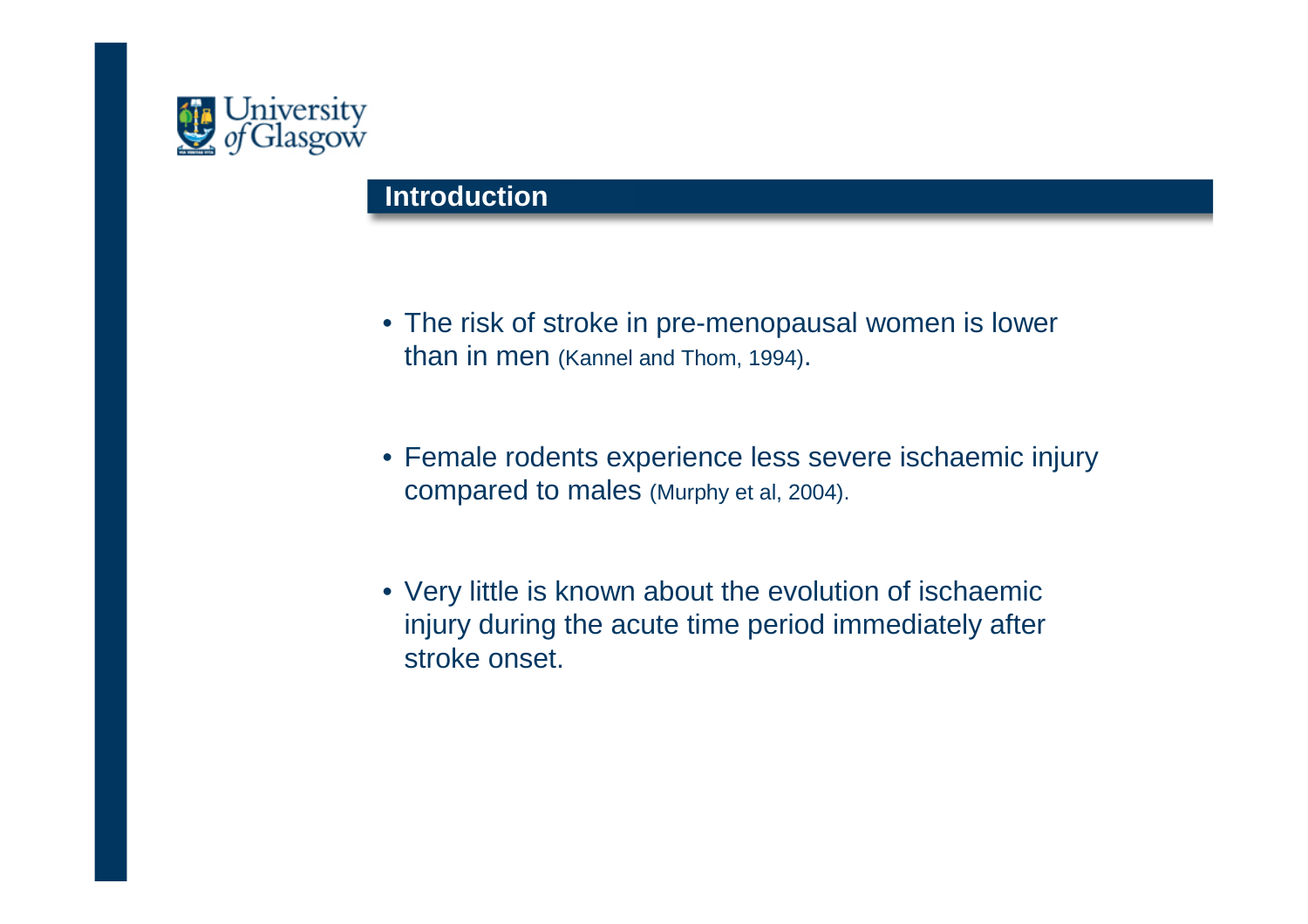

### **Research aims**

1. To compare the evolution of ischaemic injury during the acute stroke period between males and females.

2. To compare CBF within ischaemic core and presumed penumbra between males and females.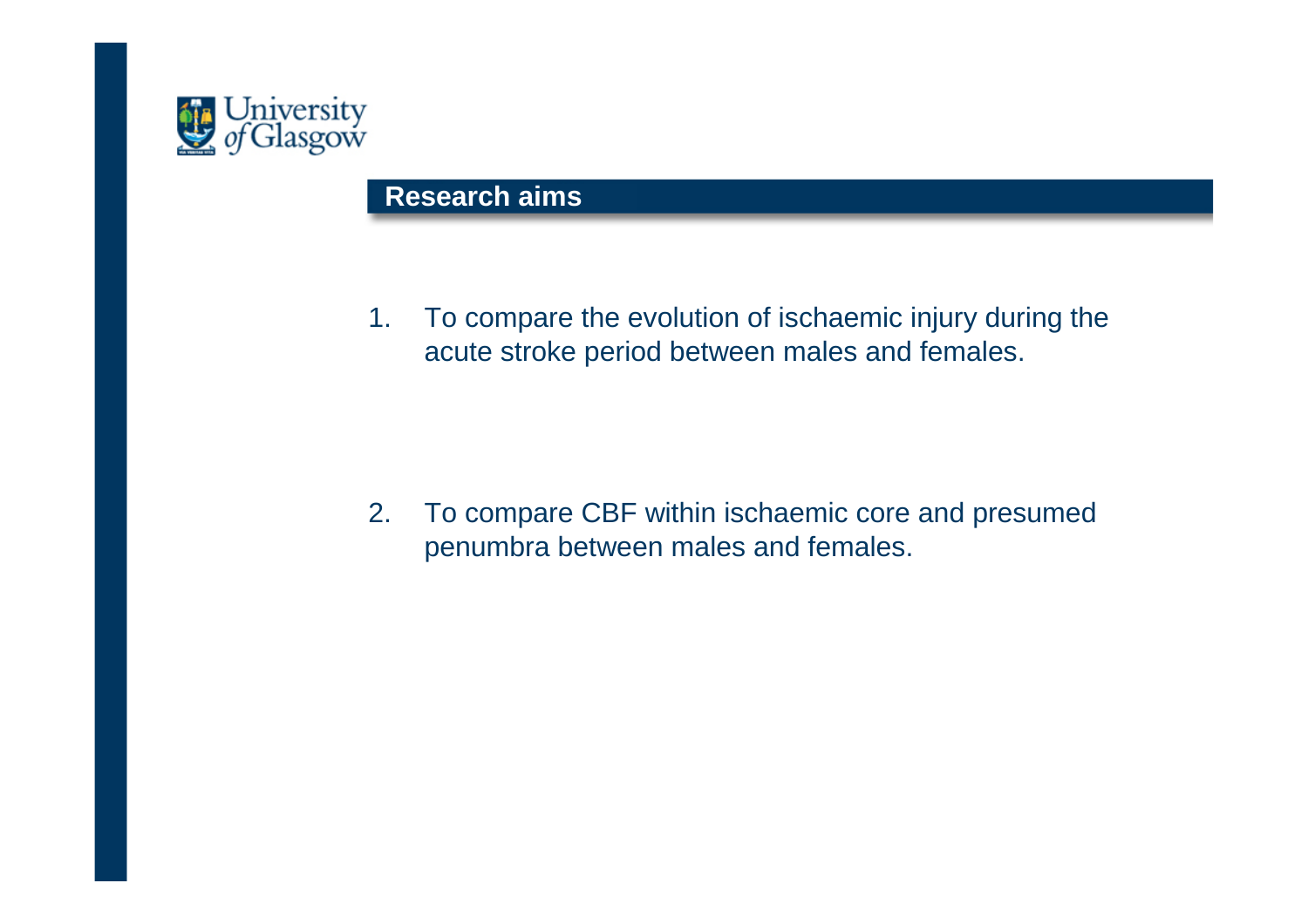

### **Methods**

#### Surgery

- Male (300-350g) and female (220-260g) Sprague-Dawley rats•
- •Anaesthetised with isoflurane
- Intubation and mechanical ventilation. •
- • Permanent focal cerebral ischaemia induced by middle cerebral artery occlusion (MCAO) using the intraluminal filament model.
- •MABP monitored throughout and blood gas analysis performed.









rat killed

24hr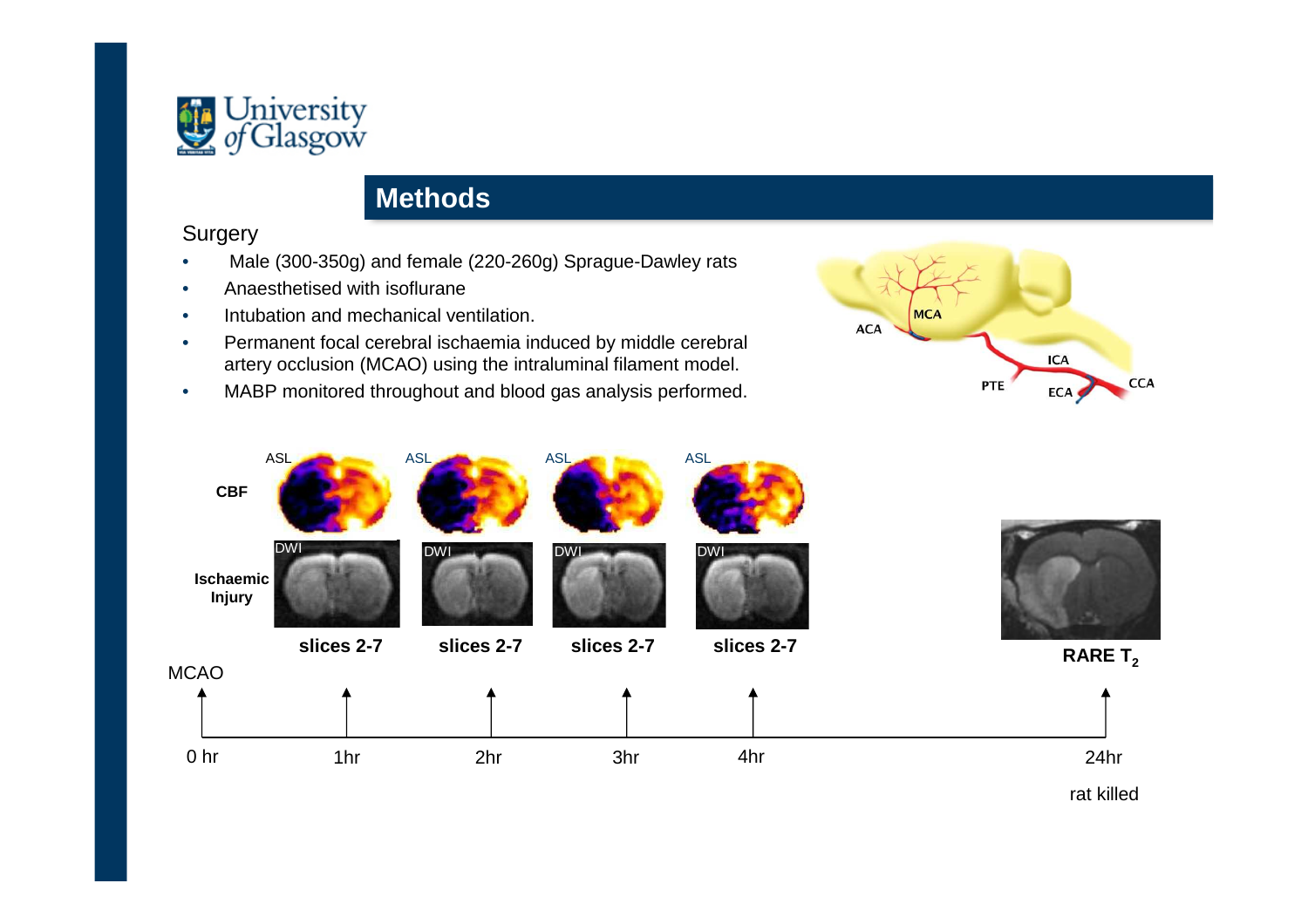

## **Females exhibit a smaller infarct size**

## male





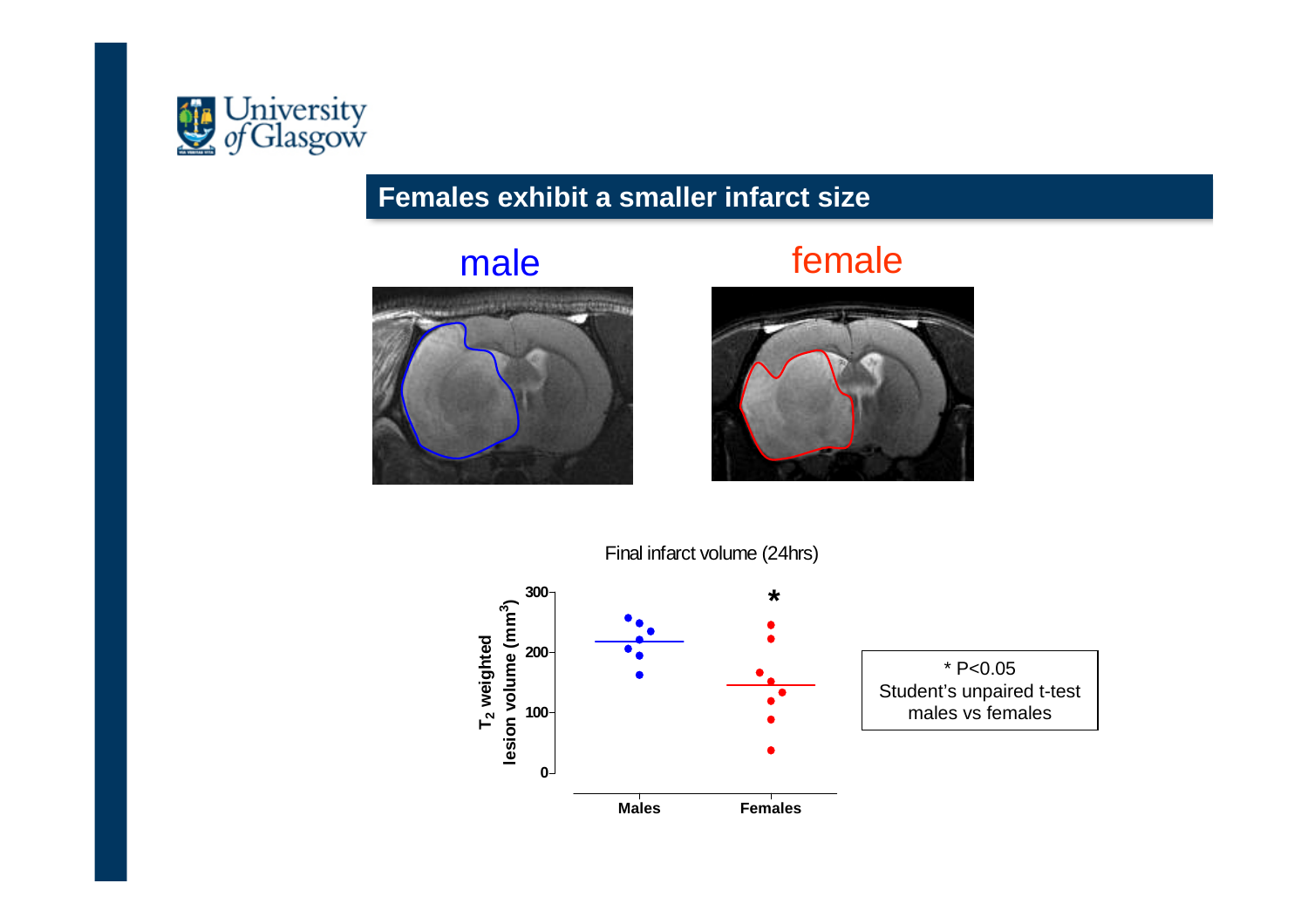

## **Spatio- temporal progression of thresholded ADC lesion**

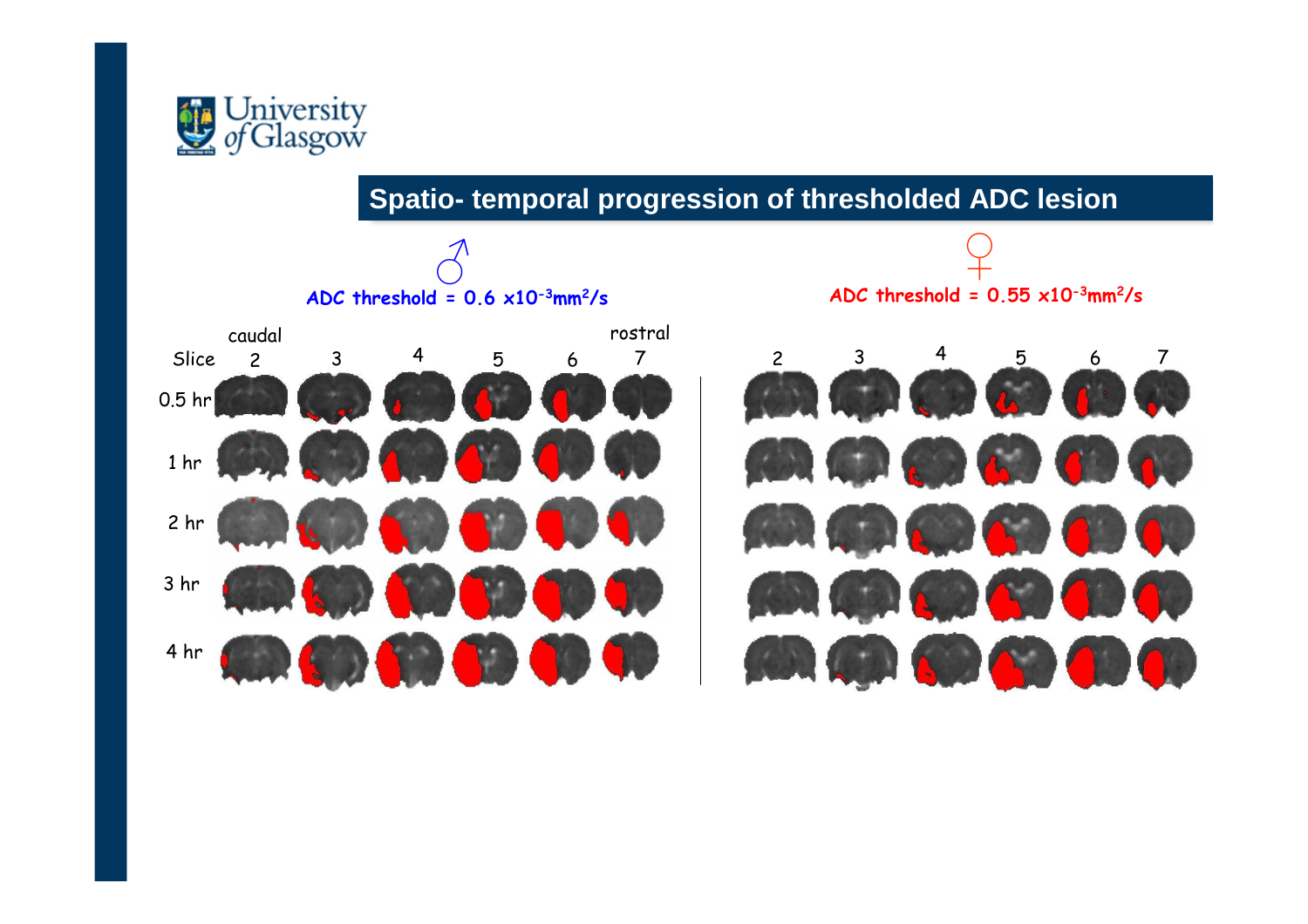

## **Females exhibit a smaller ADC-defined lesion volume after stroke onset**

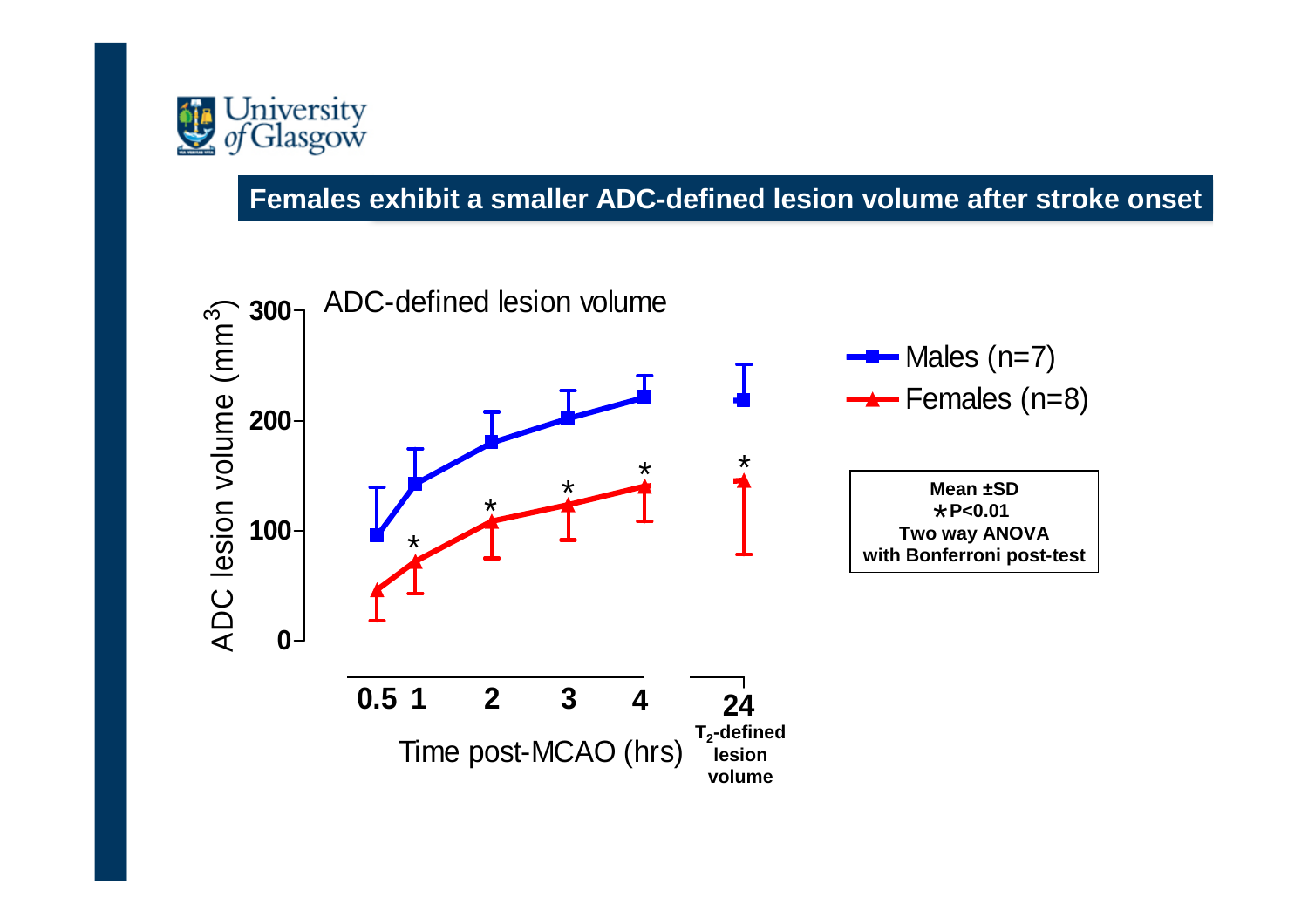

## **ADC lesion evolves differently in males and females during acute stroke**

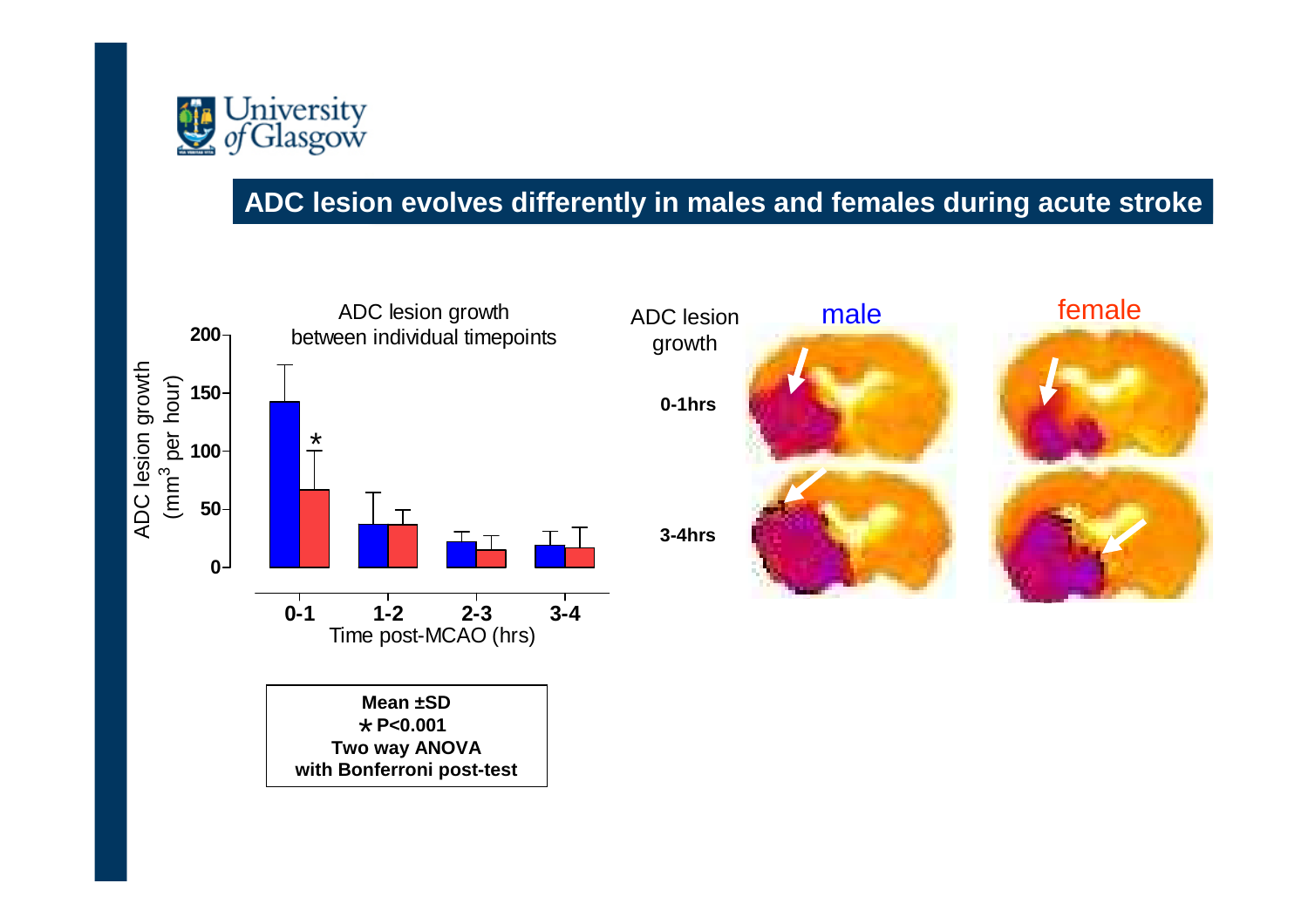

### **Summary**

- •Final infarct size at 24hrs was smaller in females compared to males.
- $\bullet$  ADC derived lesion volumes were significantly smaller in females and evolved slower within the first hour after stroke. Thereafter, the ADC lesion grew similarly between the sexes.

**Could differences in residual tissue perfusion account for thegender difference in ischaemic injury evolution and infarct size?**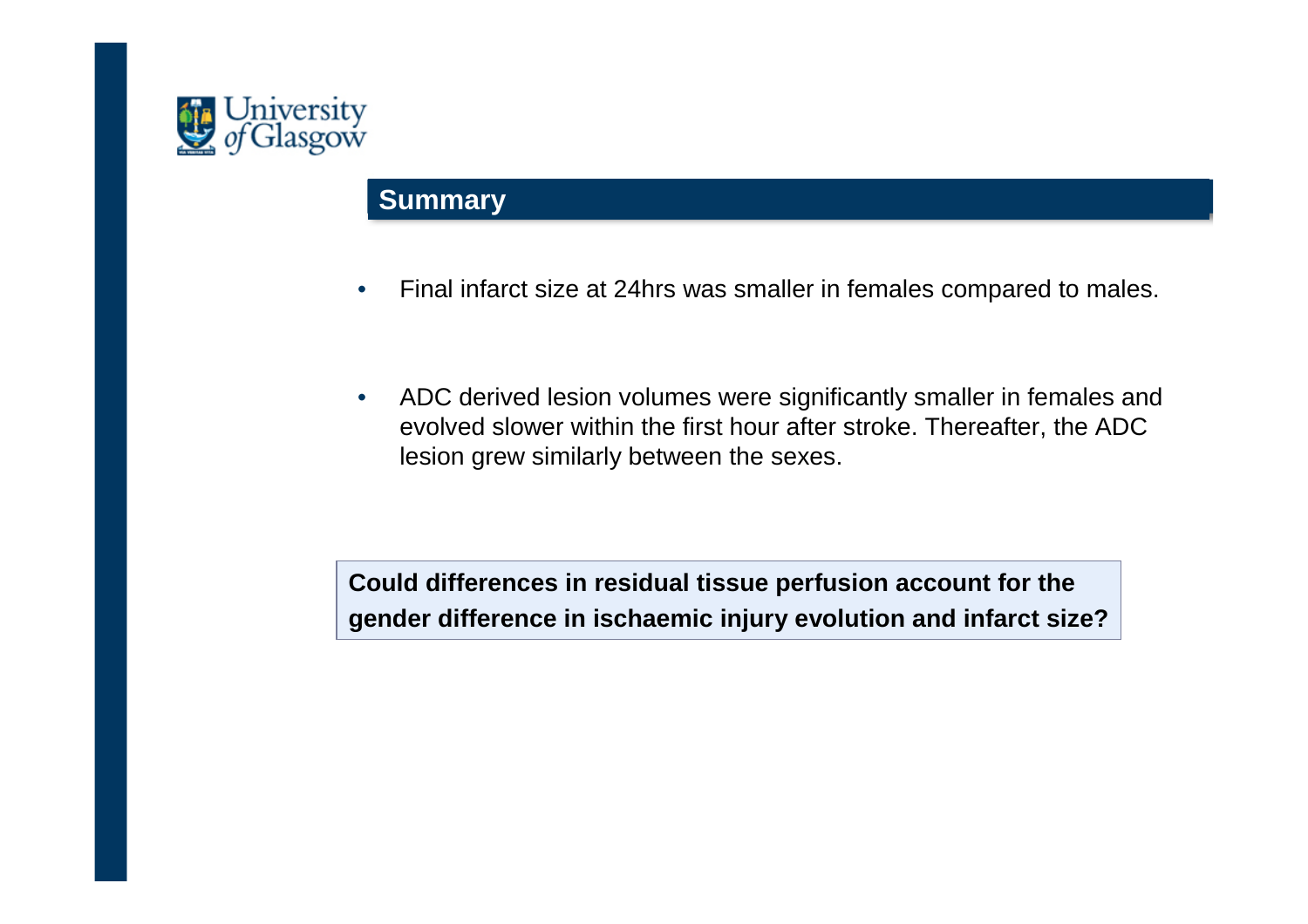

### **ROI analysis to measure CBF in ischaemic core and penumbra**

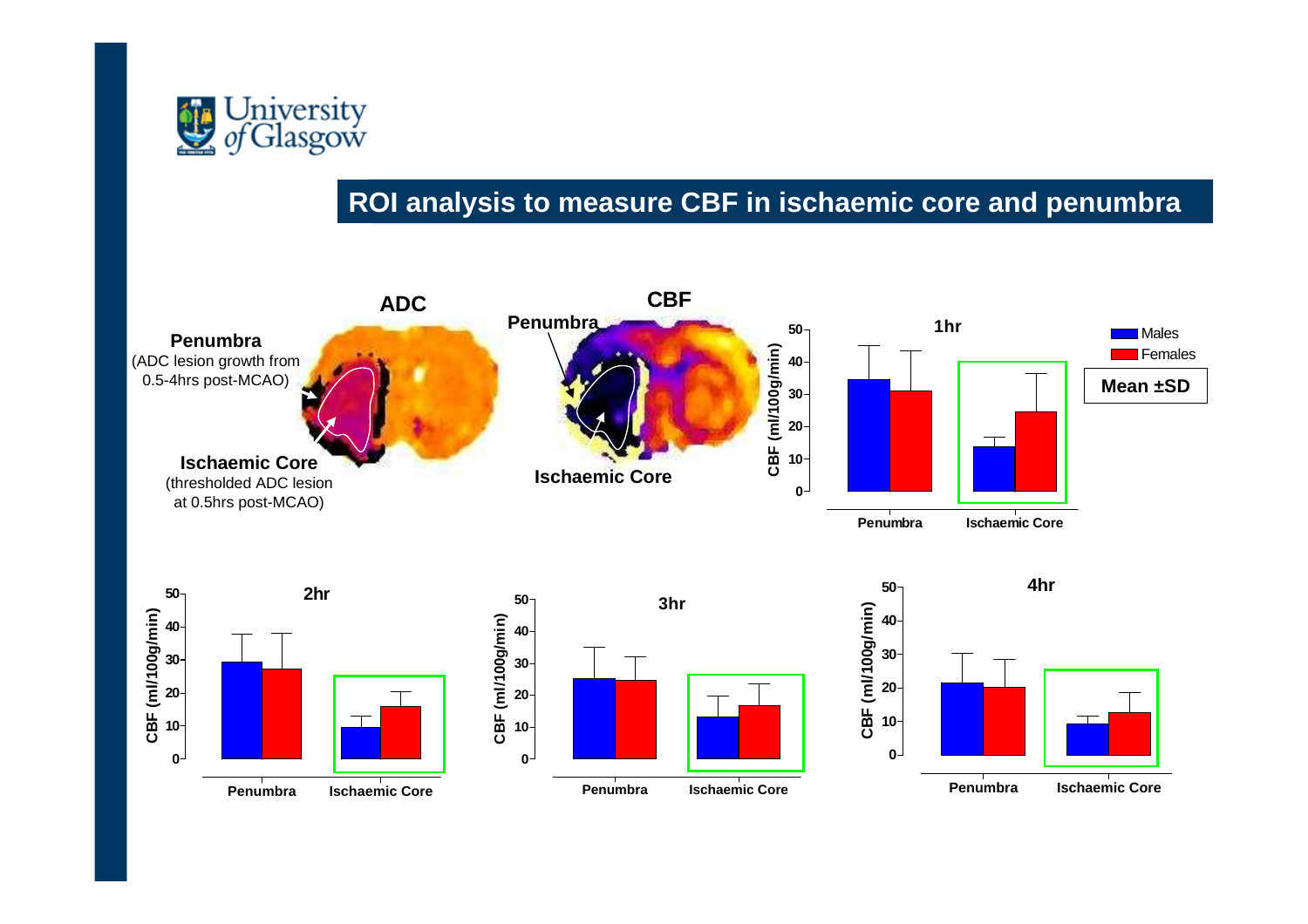

# **Histogram analysis of CBF**

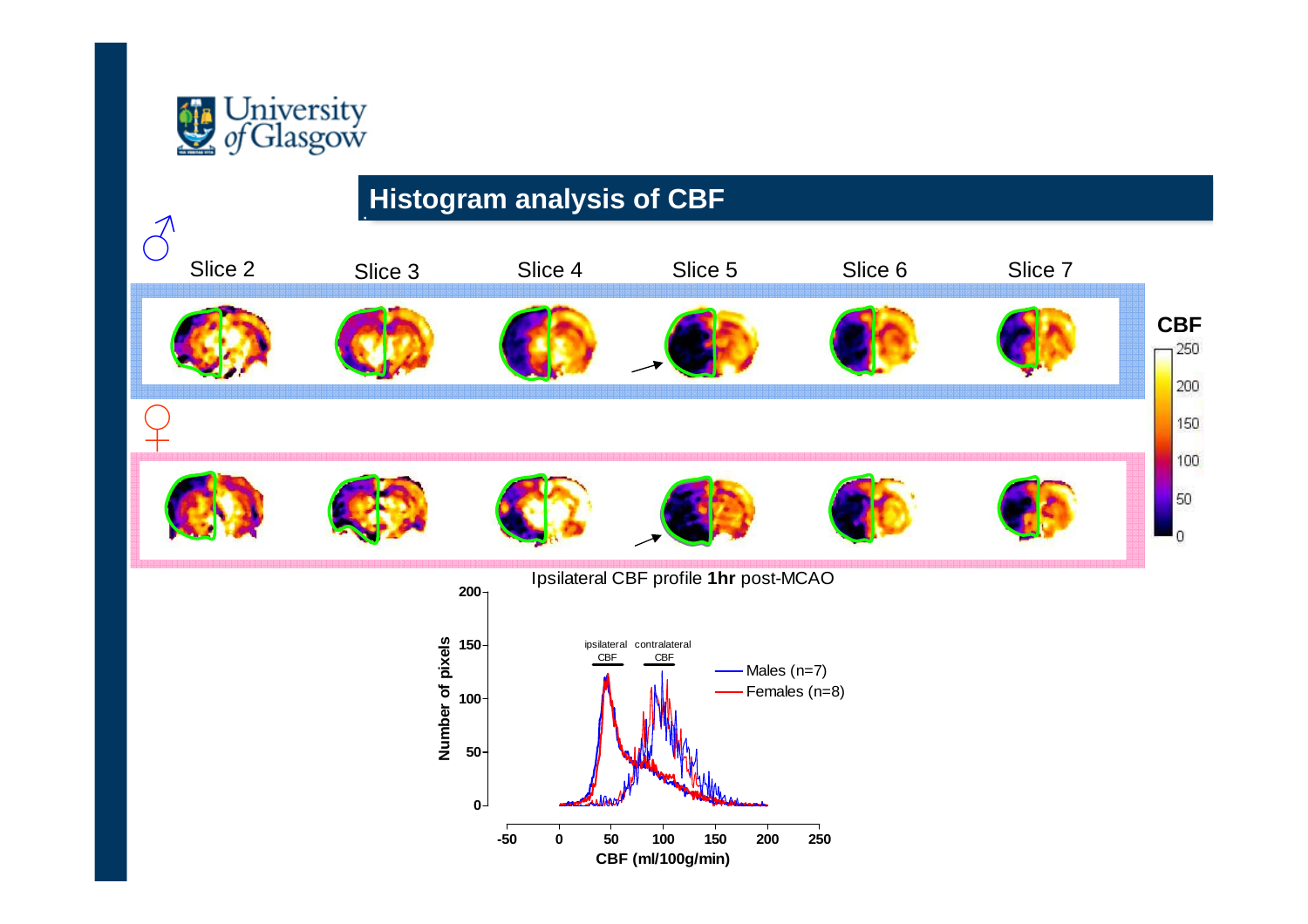

## **Ipsilateral CBF profiles at 1, 2, 3 and 4hrs post-MCAO**

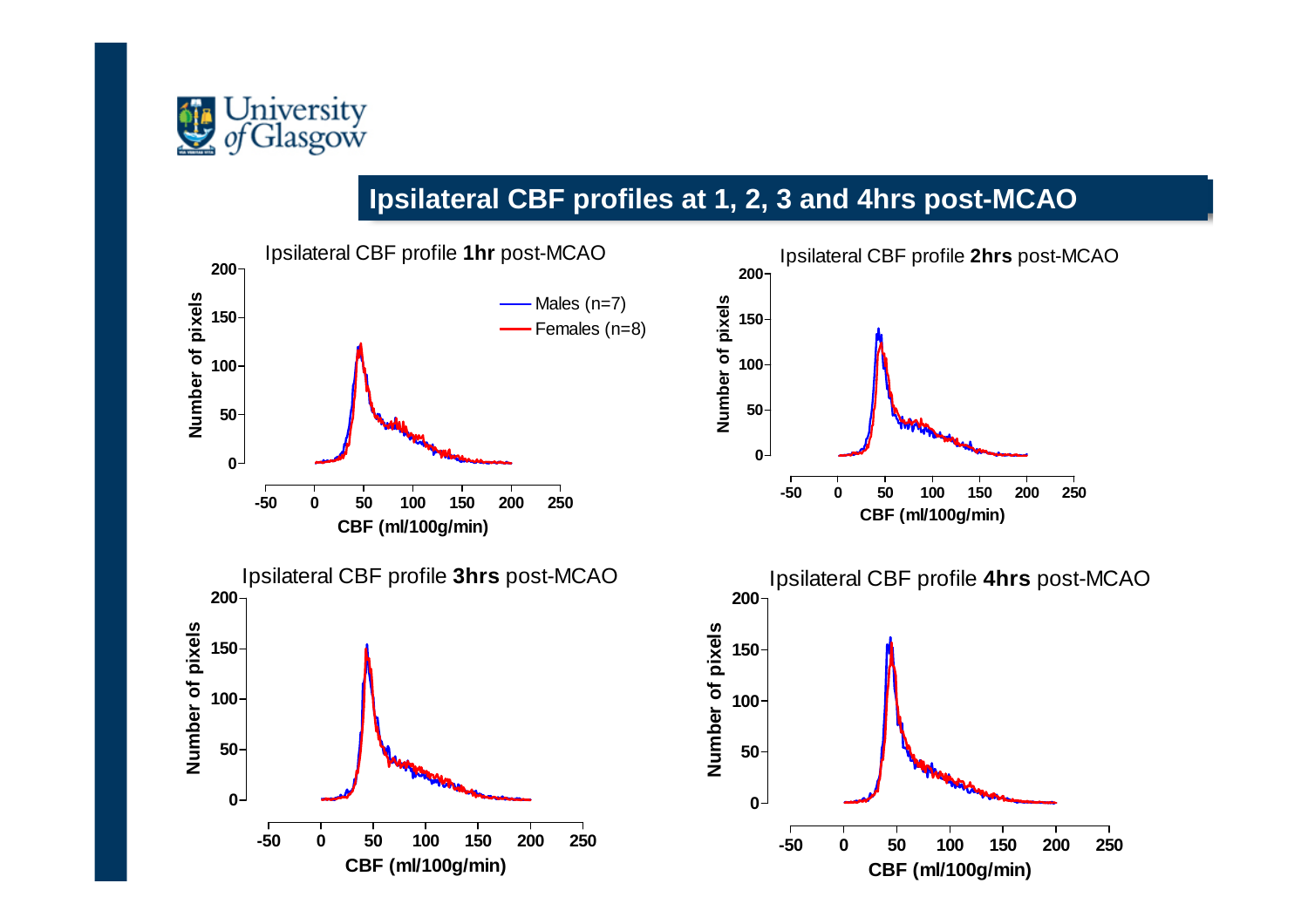

## **Summary**

- CBF is similar between the sexes using ROI analysis.
- Histogram analysis revealed ipsilateral CBF profiles in males and females were similar at all time points after stroke onset.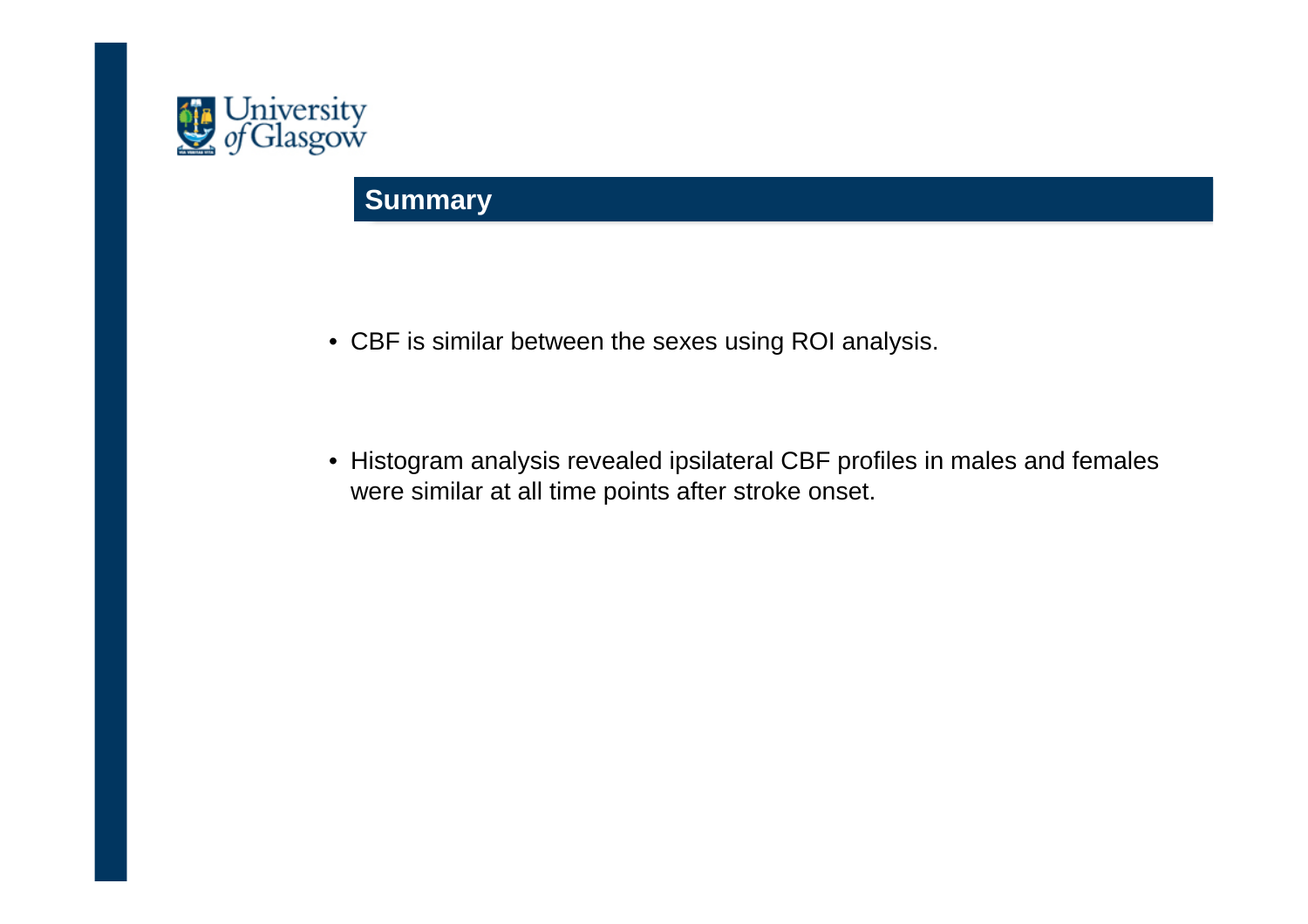

### **Conclusions**

- Whilst both sexes are exposed to the same ischaemic insult, the volume of ischaemic damage is smaller in females compared to males.
- CBF did not differ between males and females after stroke onset. Differences in tissue response to ischaemia rather than vascular mechanisms appear to account for the sex-specific responsesduring ischaemic stroke.